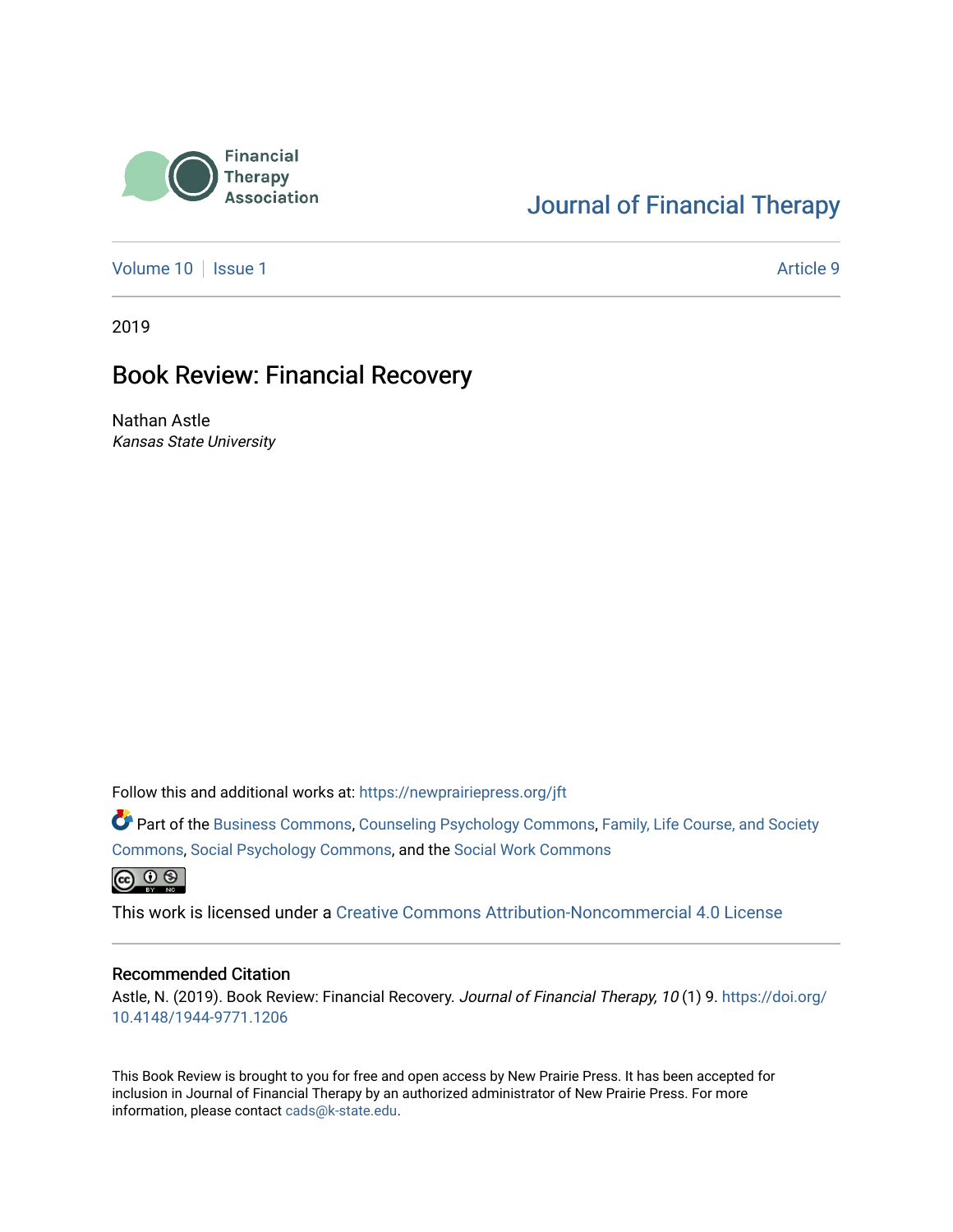# **Book Review**

# *Financial Recovery*

### **Nathan Astle, B.S.**

McCall, K. (2011). *Financial recovery: Developing a healthy relationship with money*. 273 pp., \$14.95. ISBN: 9781577319283

*Financial Recovery* by Karen McCall offers a helpful blueprint for financial therapists to assist their clients with developing a healthier relationship with money. *Financial Recovery* is a client-facing book that financial therapists can either integrate aspects of the book in session, or refer to their clients to read in order to delve into their financial patterns and thought processes. The book asks tough and insightful questions that are designed to increase awareness into personal financial behaviors and develop compassion for self in changing those behaviors.

McCall's (2011) book is organized in a progressive pattern where individuals can take steps to addressing their financial stress. She begins with her own story of how her financial life became her shame, and her coming to moment of walking down the road of what she calls financial recovery. Her book follows with the sequence of how to exit the "Money/Life Drain" (p. 40), where financial concerns are progressively worsened through financial burdens, inabilities to save and increased pressure to earn more, stressed relationships, compromised health and well-being, and finally financial, emotional, and spiritual depletion. She addresses the money shame that often accompanies financial problems, and has meaningful exercises on how to notice and address those feelings. The first half of the book focuses exclusively on the emotional experience of "financial disease" (p. 25), and spends significant amounts of time conceptualizing how money problems develop and maintain themselves. The second half of the book gives tools to consumers on how to reverse the cycle of money problems through getting spending on track, developing spending plans, saving one's way out of debt, changing one's relationship with work, and finally, developing "sterling money behaviors" (p. 248).

Financial therapists can use this book in treatment with their clients as assigned homework, or as supplemental material to their practice. McCall (2011) has multiple exercises in each chapter that are reflective and purposeful. Therapists could ask these questions with clients as part of their dissection of money beliefs, goals, and desires. Financial therapists whose home discipline is financial advising could also use these questions in session and could assign them as homework to foster continued insight and internalization of changing beliefs. All financial therapists could use her model of financial recovery to conceptualize the cycle their clients are stuck in and will find helpful tools on how to help them out of it.